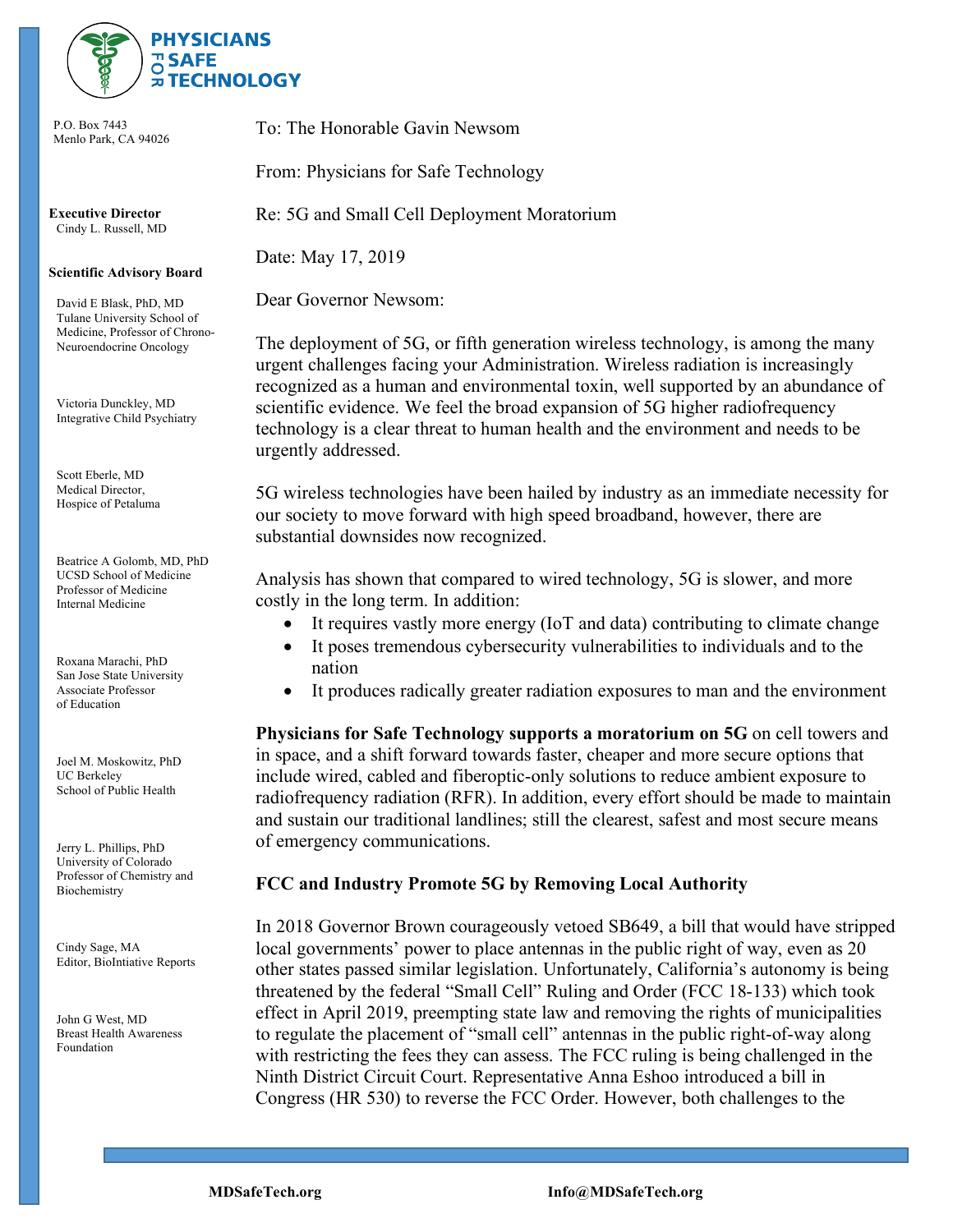FCC order will take many months, and the outcome is unsure. The National League of Cities and hundreds of municipalities are opposed to the FCC order and in support of HR530.

### **No Evidence of Safety for 5G**

The 5G rollout is occurring *despite* a substantial and growing repository of scientific literature demonstrating that radiofrequency radiation is harmful to humans and the environment: *despite* reports from many nations that with each new rollout of technology a new group of people experiences health problems; and *despite* tremendous opposition by citizen and scientist groups throughout the world. The fact that this is being rapidly implemented worldwide, rather than slowly and systematically, taking time to assess the negative effects and consequences, is a signal that there is an interest group aggressively pushing this against the will of the people.

Contrary to claims that the higher frequencies involved in 5G can only affect skin, 5G frequencies have been shown, by science declassified by the CIA in 2012, to cause biologic disturbance throughout the body (heart, liver, spleen, bone marrow and kidneys). This occurred with just minutes a day of exposure. Because the higher 5G frequencies are more easily blocked (by being absorbed by trees, plants and buildings), 5G "small cells" must be placed every few houses. **This new radiation spectrum will be superimposed on existing technologies and frequencies, producing synergistic toxicity**, not only with other frequencies of ambient radiation, but with chemical exposures as well. This will produce an inescapable hazard for humans, pets and wildlife.

With strong support from industry, the FCC leasing of RFR spectrum is flagrantly and irrationally being conducted without any safety testing of 5G, nor the complex mix of RFR which will be emitted. As Senator Blumenthal stated recently at a hearing of the Senate Commerce Committee, "So we are flying blind on health and safety."

# **5G Marketed and Installed Without Oversight or Premarket Safety Testing**

A newer design with phased arrays and beam-forming will be used in 5G phones and cell towers that will increase exposure to pulsed radiation signals seeking to connect with anything in the surroundings. 5G "test" installations have already been placed in some cities with no oversight or monitoring by any health agency.

#### **New Risks with 5G in Space: Weather Forecasts**

5G in space is also being planned with public/private partnerships without thoughtful discussion of the broad risks, although scientists from NASA and NOAA are now very concerned about electromagnetic interference with weather forecasting satellites, stating this "could threaten the safety of aircraft and naval vessels, and reduce military awareness of battlefield conditions."

# **FCC Standards Only Consider Heat Injury-Not Biological Toxicity**

The FCC standards only require testing for heat generation and not the broad adverse biological effects on all living organisms that have been demonstrated in decades of research on 2G, 3G and 4G radiation **(Pall 2018) (Sage and Carpenter 2014) (Saravanamuttu 2013) (Waldmann-Selsam 2016)**. Some have claimed the energy of non-ionizing wireless radiation is insufficient to cause harm but research disproves this assertion. **(Belpomme 2018 ) (Hinrikus 2018) (Nielson 2019)**

Due to the Telecommunications Act of 1996, industry currently has the power to place cellular antennas even if they are deemed unsafe or harmful to humans or wildlife, and even if there are people experiencing demonstrable harm. Introduction of legislation to impose 5G upon us, has been coupled with the introduction of legislation to indemnify the government and industry from harm caused. The insurance industry will not insure against harms from this radiation.

#### **5G Higher Frequencies with Different Health Concerns**

Compared to current wireless technologies, 5G technology uses higher frequencies with shorter millimeter wavelengths (fractions of an inch) which are closer to the ionizing radiation spectrum. Whereas 3G and 4G microwave radiation used in cell phones, Wi-Fi, Smart Meters and cell towers passes through the body affecting cellular processes along the way, millimeter wavelengths penetrate only the superficial layers of skin and the eyes. There is some evidence of direct injury to the eyes as well as skin and underlying structures with millimeter waves. Considerable health effects can occur as well in all organ systems due to activation of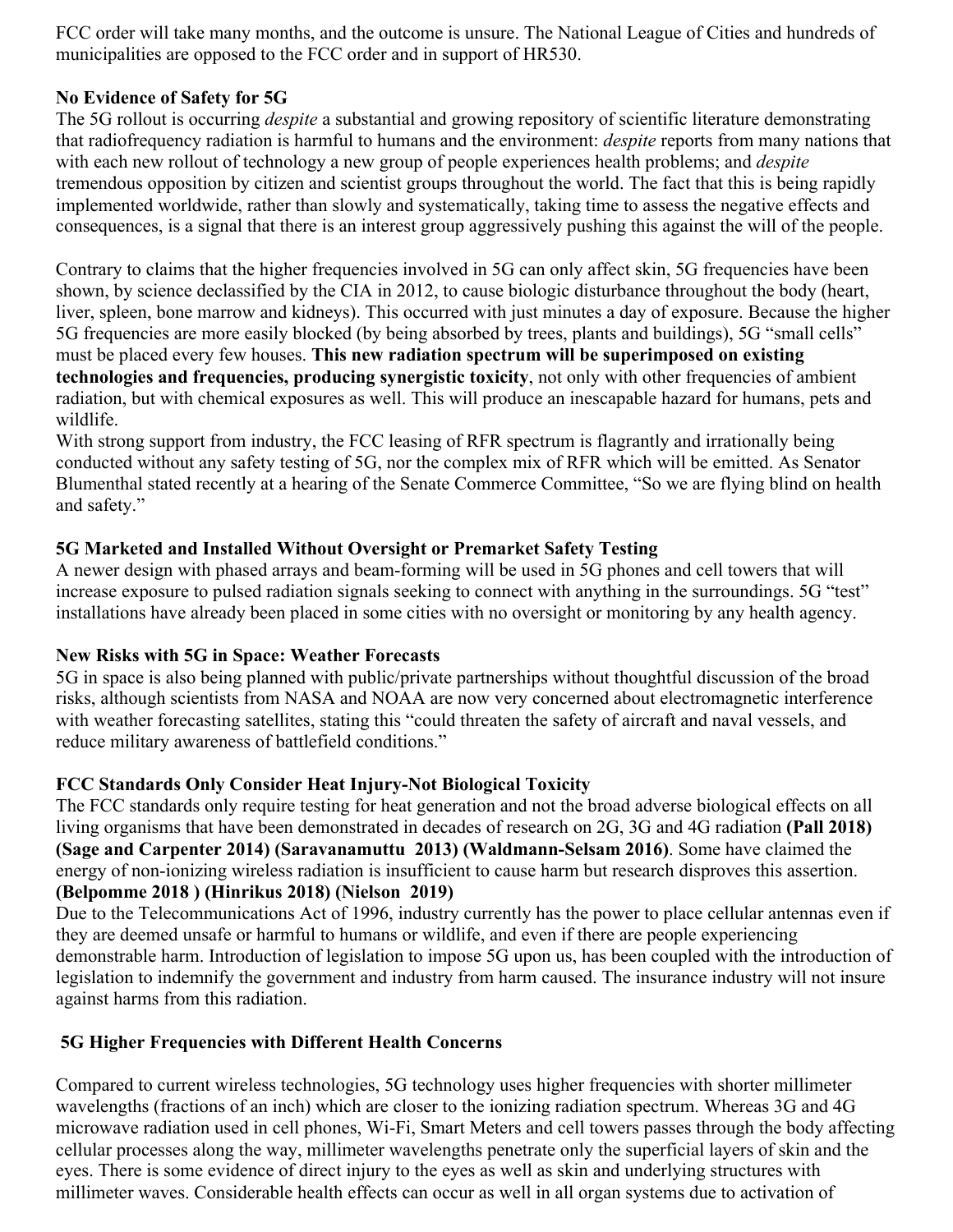receptor structures in the skin leading to disturbances in the bone marrow, cardiovascular system, nervous system, immune system and the metabolic system. (**Zalyubovskaya 1977**)

Old and new studies indicate adverse effects of 5G. **Neufeld and Kuster (2018)** highlight in their research that the FCC standards will need to be raised for 5G, due to excessive heat with rapid short bursts of data transfer. **Zalyubovskaya (1977**) disturbingly describes research on both humans and animals showing a myriad of adverse effects from millimeter wavelengths. No evaluation of long term health effects from this type of millimeter radiation has been conducted, and in fact, there has not been the promised updated FCC reassessment of safety standards for 2G, 3G and 4G which we are continuously exposed to today. In addition, monitoring 5G millimeter wave radiation requires sophisticated and expensive equipment that is difficult to obtain, even for EMF consultants. The only indicator of harm from 5G will be long term illness requiring decades of epidemiologic research to uncover.

### **5G and the Environment: Trees, Bees and Agriculture**

The potential environmental effects of 5G are profound. A diverse array of wildlife including bees, birds, turtles, dolphins, salamanders, salmon and amphibians use weak electromagnetic signals from the earth for navigation, foraging and breeding. Alteration of environmental electromagnetic fields has been shown to cause abnormal behavior, developmental abnormalities, impairment of reproduction and increased mortality. Effects have also been found in bacteria with changes in bacterial resistance patterns **(Soghomonyan 2016)**. Research indicates that a domino effect of harm could occur on ecosystems.

Pollinating and wild insects are particularly vulnerable to 5G radiation. Thielens **(2018)** demonstrated that all insects examined showed increased RF power absorption at and above 6 GHz due to a resonance effect causing heat injury. 5G which uses 600 MHz to 300 GHz will stress ecosystems and contribute to the insect apocalypse experienced around the world now in "protected" and in urban areas. **(Hallman 2017) (Sanchez-Bayo and Wyckhuys 2019)**

#### **Agriculture**

Our California economy is largely based on agriculture. Pollinating insects are a critical part of that economy. Insects pollinate 87% of flowering plants. Insects are part of the nutrient cycle and are food for birds and other wildlife. The dramatic decline of insects in California **(Simons 2019)** could be due to many factors (habitat loss, pesticides, climate change), but increasing pervasive radiation from cell towers is just now being considered as a potential factor. It is economically wise to use all measures to prevent insect losses, preserve biodiversity and sustain our agricultural regions.

#### **Summary of Risks from 5G**

- Damage to the eyes- cataracts, retina
- Immune system disruption
- Metabolic disruption
- Damage to sperm
- Skin damage
- Collapse of insect populations, the base of food for birds and bats
- Rise in bacterial antibiotic resistance and bacterial shifts
- Damage to plants and trees

#### **5G Moratorium in Brussels and Geneva Passed Due to Health Concerns**

In 2018 the European Commission Scientific Committee on Health, Environmental and Emerging Risks (SCHEER) listed 5G radiation as an emerging health and environmental issue. In Brussels, Belgium, 5G was halted due to health concerns and a need to relax radiation standards if adopted. The Environment Minister Céline Fremault stated, "The people of Brussels are not guinea pigs whose health I can sell at a profit. We cannot leave anything to doubt." In the Canton of Geneva, Switzerland, which includes 45 municipalities, 5G was banned, in order to investigate health concerns. A petition to the German Parliament was signed by 54,000 people to stop the auction of 5G frequencies in April,2019. The municipality of Rome, Italy has asked to halt the rollout of 5G.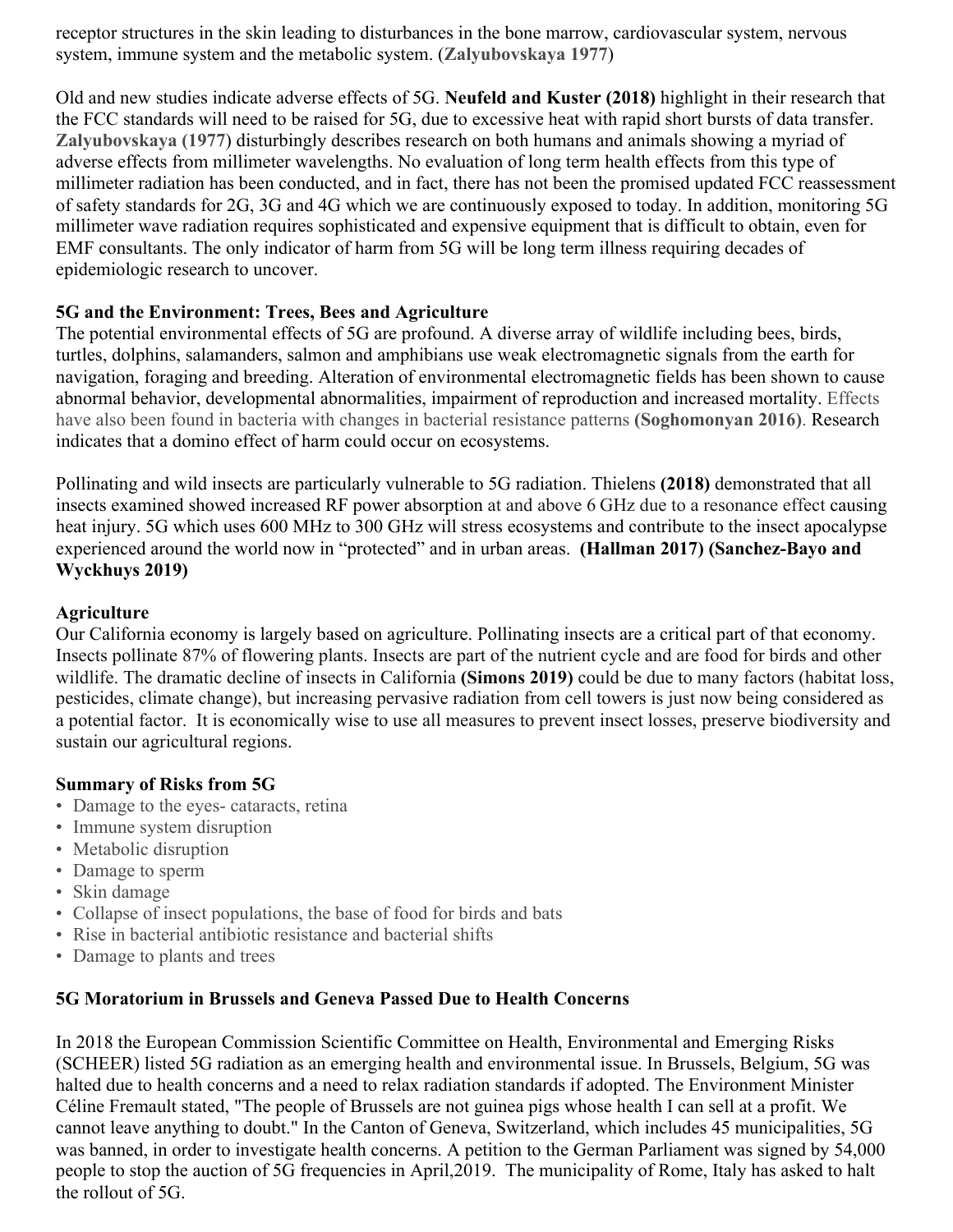Harmful impacts of current wireless technology have already been demonstrated and impacts will be expanded with the addition of other higher frequencies. We strongly believe that facilitating massive new radiofrequency exposures from 5G technologies while failing to conduct a formal FCC agency reassessment of current radiofrequency radiation exposure limits inexcusably imperils human health.

# **Summary**

Citizens and governments worldwide are now realizing that the deployment of 5G has potentially irreversible consequences for human and environmental health that ultimately affects our national and economic security. Over 230 scientists and medical doctors around the world have called for a 5G moratorium (5G Appeal). Like tobacco, pesticides and toxic industrial chemicals, corporations have engaged in decades of denial of evidencebased risks to profit from their activities without the responsibility or liability for harm to others. Corporate speech drowns out the scientific warnings.

Radiofrequency radiation is not inert, it is bioactive. We believe in order to protect humans and the environment there needs to be:

- A moratorium on 5G deployment;
- Reevaluation of safety standards to consider non-thermal biologic effects of RFR; and
- Repeal of federal laws to allow states and local governments to consider health and environmental effects with cell tower placement and without automatic shot clock approvals

#### **Physicians for Safe Technology urges you to**

- Oppose any legislative bill or policy that accelerates ("streamlines") the deployment of 5G or "small cell" towers;
- Advance legislation which places a moratorium on 5th Generation technologies; and
- Support policies which promote education, monitoring and independent research into 5G and other wireless technologies to elevate this issue in the medical and public health sectors. More analysis and research is needed prior to deployment.

We have bestowed upon our children one toxic legacy after another. Let's be careful and not careless with their future. With a 5G moratorium, we can avoid creating more problems for Californians, especially our most vulnerable citizens. We cannot afford any more unintended consequences or experiments on our health.

Sincerely,

Cindy Russell, MD. Executive Director Physicians for Safe Technology

#### WWW.MDSafeTech.org

*Our vision is a world where technology serves our needs without undermining our physical, psychosocial or environmental health.*

#### **Scientific References**

**(Belpomme 2018** ) International Perspective on Health Effects of Low Intensity Non-Ionizing Radiation. Thermal and non-thermal health effects of low intensity non-ionizing radiation: An international perspective. (2018) Belpomme D et al. Environ Pollut. 2018 Jul 6; 242(Pt A):643-658. https://www.ncbi.nlm.nih.gov/pubmed/30025338

**(Betzalel 2018)** The human skin as a sub-THz receiver – Does 5G pose a danger to it or not?(2018) Betzalel N et al. Environ Res. 2018 May;163:208-216. https://www.ncbi.nlm.nih.gov/pubmed/29459303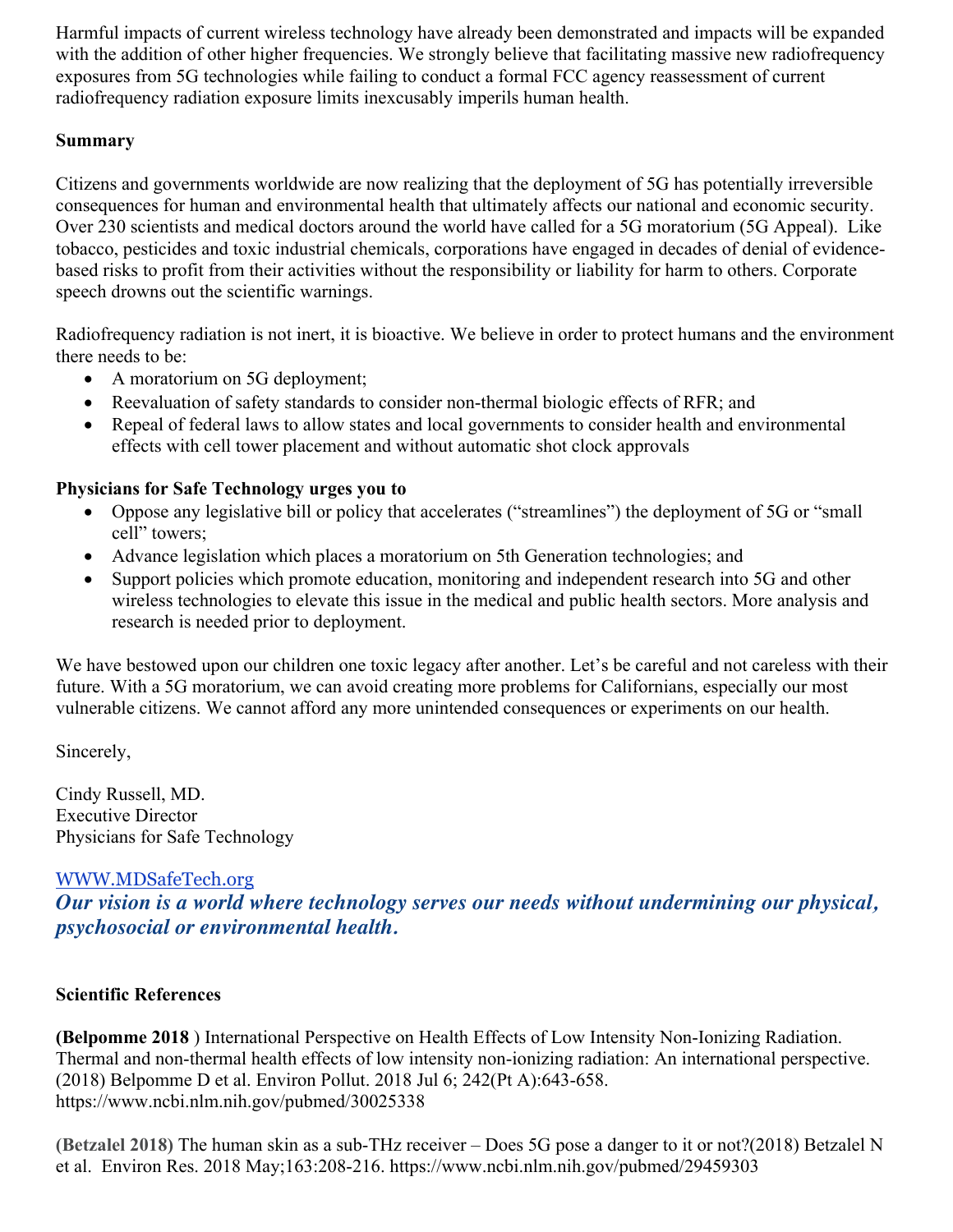**(Hallman 2017) More than 75 percent decline over 27 years in total flying insect biomass in protected areas.** PLoS ONE 12(10): e0185809. https://journals.plos.org/plosone/article?id=10.1371/journal.pone.0185809

**(Hinrikus 2018)** Understanding physical mechanism of low-level microwave radiation effect. (2018) Hinrikus H. Int J Radiat Biol. 2018 Oct;94(10):877-882. https://www.ncbi.nlm.nih.gov/pubmed/29775391https://www.ncbi.nlm.nih.gov/pubmed/29775391

**(Levine 2009)** The Active Denial System: A Revolutionary, Non-lethal Weapon for Today's Battlefield. (2009). Levine S. Center for Technology and National Security Policy National Defense University. National Defense University Press. http://ndupress.ndu.edu/Media/News/Article/1229000/dtp-065-the-active-denialsystem-a-revolutionary-non-lethal-weapon-for-todays-b/

**(Millenbaugh 2006)** Comparison of blood pressure and thermal responses in rats exposed to millimeter wave energy or environmental heat. Millenbaugh NJ. Shock. 2006 Jun;25(6):625- 32. https://www.ncbi.nlm.nih.gov/pubmed/16721271

**National Toxicology Program Carcinogenesis Studies of Cell Phone Radiofrequency Radiation**. May 2016. https://ntp.niehs.nih.gov/results/areas/cellphones/

**(Nielson 2019)** Towards predicting intracellular radiofrequency radiation effects. (2019) Nielson C et al. PLOS One. March 14, 2019. https://journals.plos.org/plosone/article?id=10.1371/journal.pone.0213286

**(Neufeld and Kuster 2018)** Systematic Derivation of Safety Limits for Time-

Varying 5G Radiofrequency Exposure Based on Analytical Models and Thermal Dose. (2018) Neufeld E and Kuster N. Health Phys. 2018 Sep 21.

https://www.ncbi.nlm.nih.gov/pubmed/?term=SYSTEMATIC+DERIVATION+OF+SAFETY+LIMITS+FOR+ TIME-

VARYING+5G+RADIOFREQUENCY+EXPOSURE+BASED+ON+ANALYTICAL+MODELS+AND+THE RMAL+DOSE

**(Pakhomov 1998)** Current State and Implications of Research on Biological Effects of Millimeter Waves: A Review of the Literature. Andrei G. Pakhomov. Bioelectromagnetics 19:393–413 (1998). http://www.rife.org/otherresearch/millimeterwaves.html

**(Pall 2018) Wi-Fi is an important threat to human health. (2018)**. Martin L Pall. Environmental Research. Volume 164. July 2018. Pages 405-416. https://www.sciencedirect.com/science/article/pii/S0013935118300355

**(Russell 2018)** 5G wireless telecommunications expansion: Public health and environmental implications. Russell CL. Environ Res. 2018 Apr 11. https://www.ncbi.nlm.nih.gov/pubmed/29655646

**(Sanchez-Bayo and Wyckhuys 2019)** Worldwide decline of the entomofauna: A review of its drivers. Francisco Sanchez-Bayo and Kris Wyckhuys. Biological Conservation Volume 232, April 2019 , Pages 8-27. https://www.sciencedirect.com/science/article/pii/S0006320718313636

**(Soghomonyan 2016)** Millimeter waves or extremely high frequency electromagnetic fields in the environment: what are their effects on bacteria? (2016) Soghomonyan D, Trchounian K, Trchounian A Appl Microbiol Biotechnol. 100(11):4761-71. http://www.ncbi.nlm.nih.gov/pubmed/27087527?dopt=Abstract

**(Torgomyan and Trchounian 2012)** Escherichia coli membrane-associated energy-dependent processes and sensitivity toward antibiotics changes as responses to low-intensity electromagnetic irradiation of 70.6 and 73 GHz frequencies. Torgomyan H and Trchounian A. Cell Biochem Biophys. 2012 Apr;62(3):451-61. https://www.ncbi.nlm.nih.gov/pubmed/22101511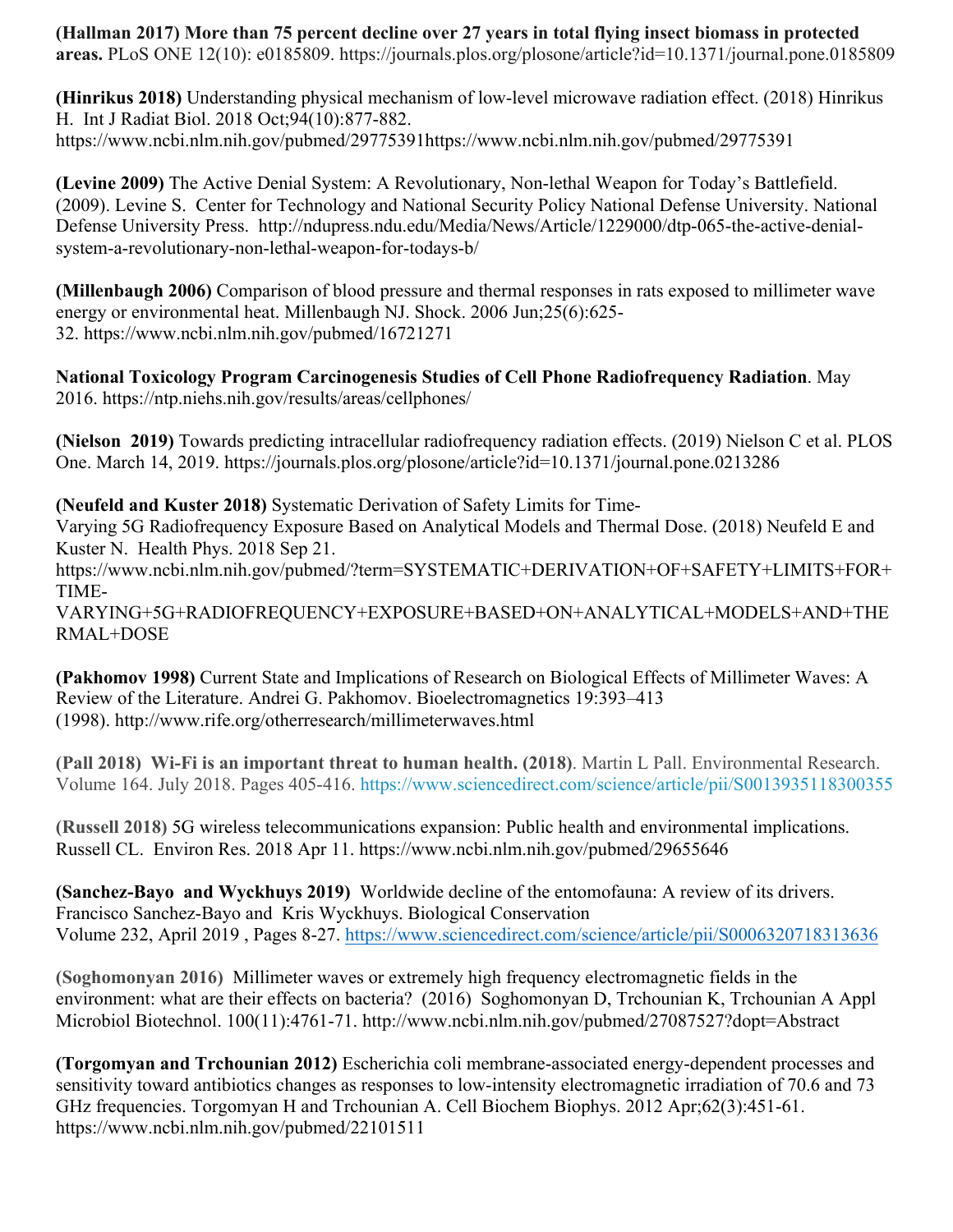**(Tripathi 2018)** Frequency of the resonance of the human sweat duct in a normal mode of operation. Biomed Opt Express. 2018 Feb 23;9(3):1301-1308. https://www.ncbi.nlm.nih.gov/pubmed/29541522

**(Sage and Carpenter 2012)** BioInitiative Working Group, Cindy Sage and David O. Carpenter, Editors. BioInitiative Report: A Rationale for a Biologically-based Public Exposure Standard for Electromagnetic Radiation at www.bioinitiative.org, December 31, 2012 at www.bioinitiative.org

**(Saravanamuttu 2013)** Impacts of radio-frequency electromagnetic field (RF-EMF) from cell phone towers and wireless devices on biosystem and ecosystem—A review. (2013) Saravanamuttu S and Sudarsanam S. Biology and Medicine. 4(4):202-216. January 9.

https://www.researchgate.net/publication/258521207 Impacts of radio-frequency electromagnetic field RF-EMF from cell phone towers and wireless devices on biosystem and ecosystem-A review

**(Thielens 2018)** Exposure of Insects to Radio-Frequency Electromagnetic Fields from 2 to 120 GHz. (2018) Thielens A et al. Scientific Reports, Article number:3924 (2018). https://www.nature.com/articles/s41598-018- 22271-3

**(Waldmann-Selsam 2016)** Radiofrequency radiation injures trees around mobile phone base stations. Waldmann-Selsam C. Sci Total Environ. 2016 Dec 1;572:554- 569 https://www.ncbi.nlm.nih.gov/pubmed/27552133.

#### **Articles and Information**

**5G Appeal for a Moratorium on 5G.** https://www.5gappeal.eu

#### **Amazon Is Aggressively Pursuing Big Oil as It Stalls Out on Clean Energy.** Brian Merchant. 4/8/19. Gizmodo.

https://gizmodo.com/amazon-is-aggressively-pursuing-big-oil-as-it-stalls-ou-1833875828

# **A 5G Wireless Future: Will it give us a Smart Nation or contribute to an Unhealthy One?** SCCMA

Bulletin. Jan/Feb 2017. http://www.sccmamcms.org/Portals/19/assets/docs/A%205G%20Wireless%20Future%20Formatted%20PDF.pdf?ver=2017-03- 23-094719-157 or https://issuu.com/18621/docs/bulletin\_0217\_web

**Canton of Geneva prohibits construction of 5G antennae.** April 11, 2019. Telecompaper. https://www.telecompaper.com/news/canton-of-geneva-prohibits-construction-of-5g-antennae–1288622

**European Commission Scientific Committee on Health, Environmental and Emerging Risks (SCHEER)** 2018 Report Lists 5G Radaition https://ec.europa.eu/health/scientific\_committees/scheer\_en

**Germans petition Parliament to stop 5G auction on health grounds**. April 8, 2019. https://www.telecompaper.com/news/germans-petition-parliament-to-stop-5g-auction-on-health-grounds-- 1287962

**Lawmakers urge FCC to postpone March 14 spectrum auction.** Debra Werner. March 13, 2019. https://spacenews.com/representatives-urge-fcc-to-postpone-march-14-spectrum-auction/

**Overpowered: What science tells us about the dangers of cell phones and other WiFi age devices.** Dr. martin Blank. 2014.